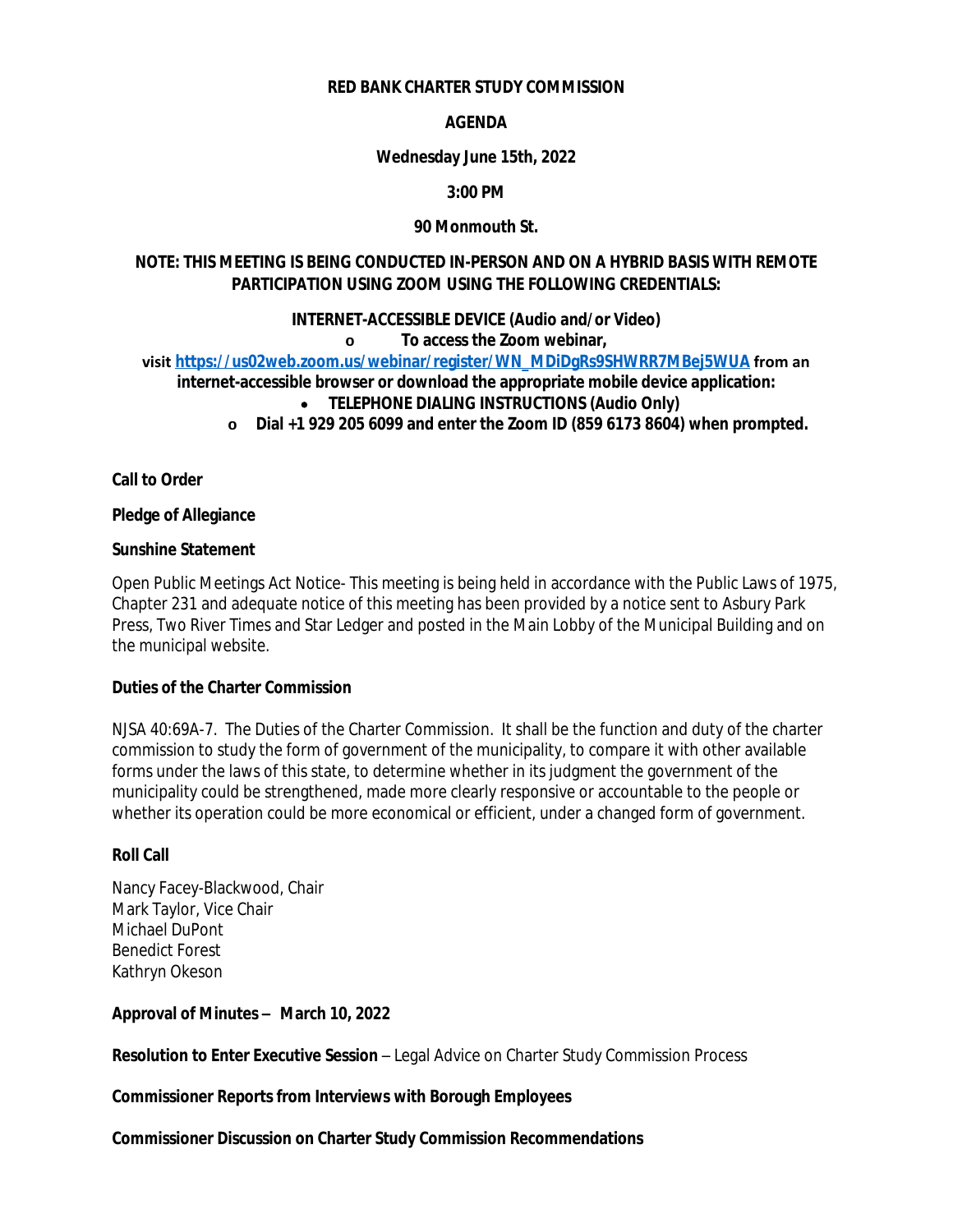**Updates from Charter Commission Attorney Assignment of Work/Next Meeting Action Commission Member Remarks Public Comment Adjournment**